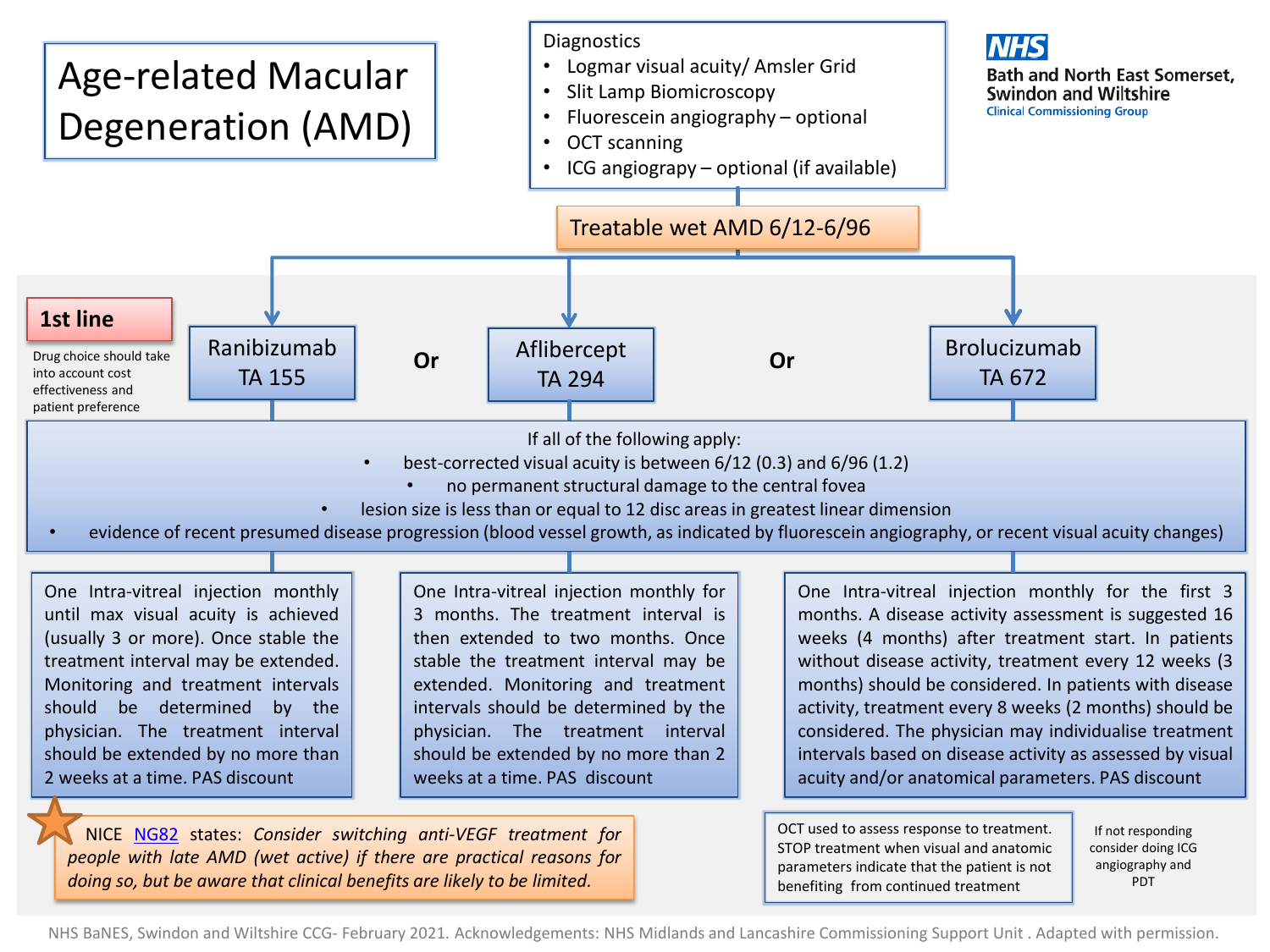

NHS BaNES, Swindon and Wiltshire CCG- February 2021. Acknowledgements: NHS Midlands and Lancashire Commissioning Support Unit . Adapted with permission.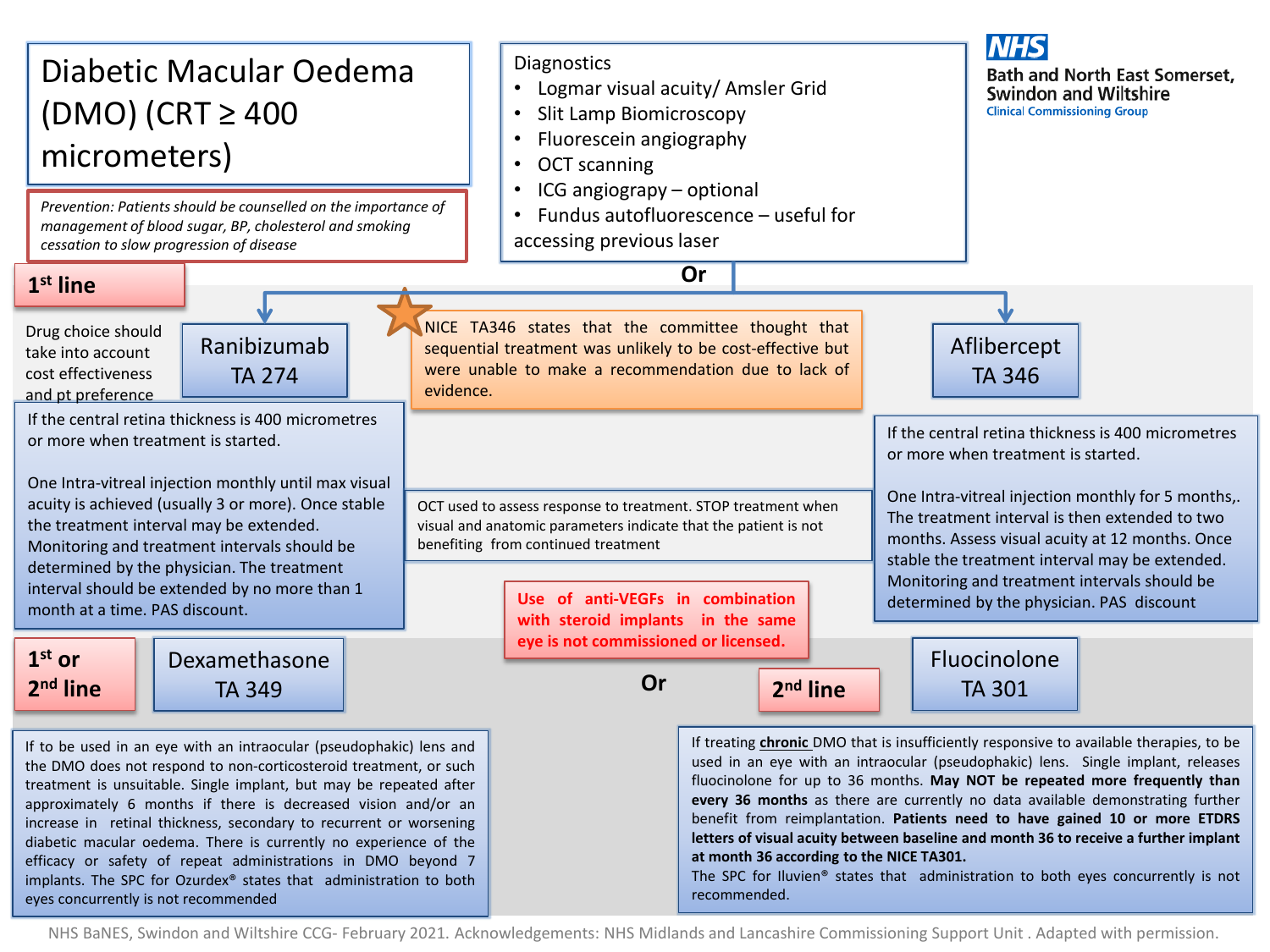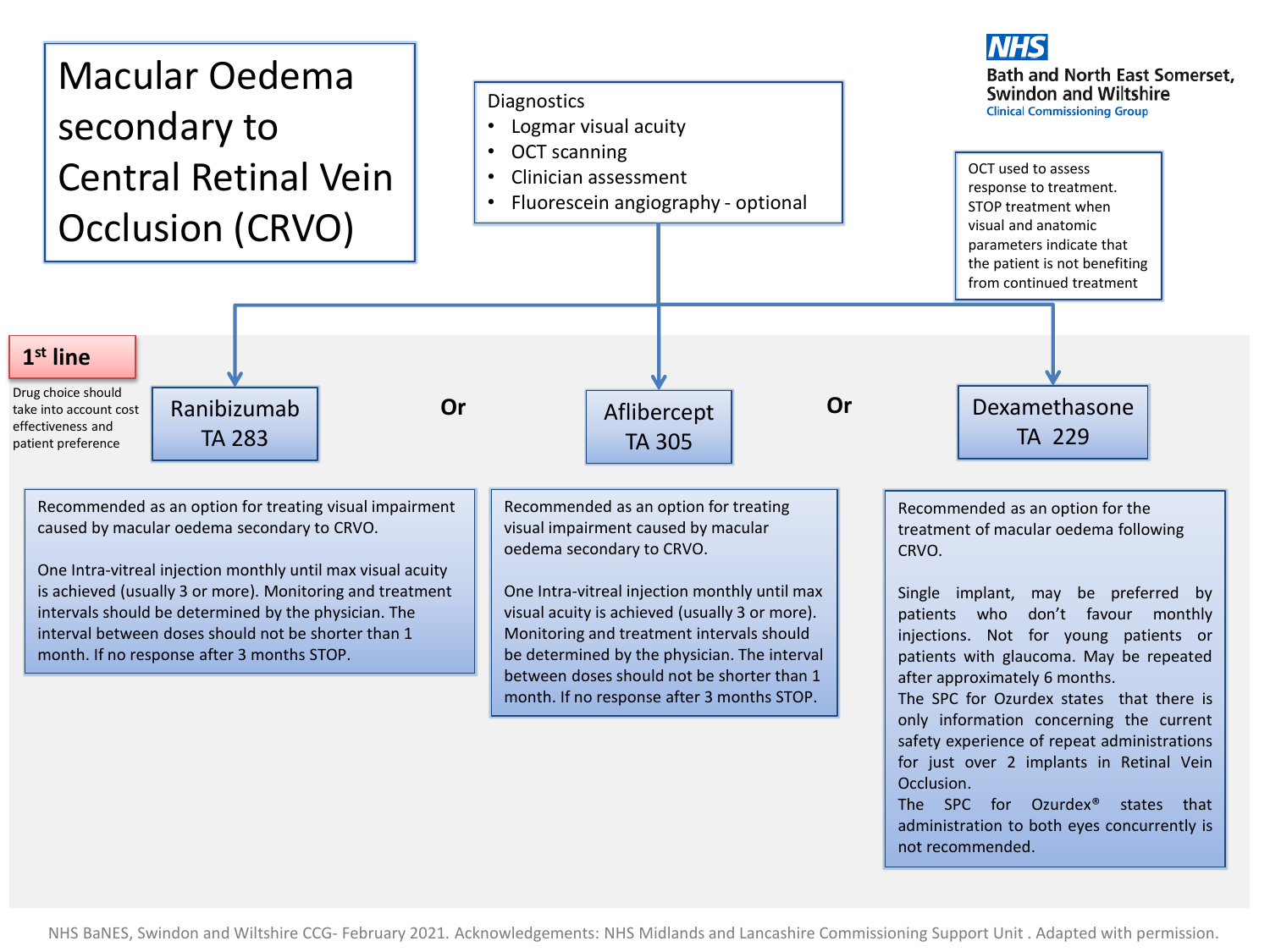

NHS BaNES, Swindon and Wiltshire CCG- February 2021. Acknowledgements: NHS Midlands and Lancashire Commissioning Support Unit . Adapted with permission.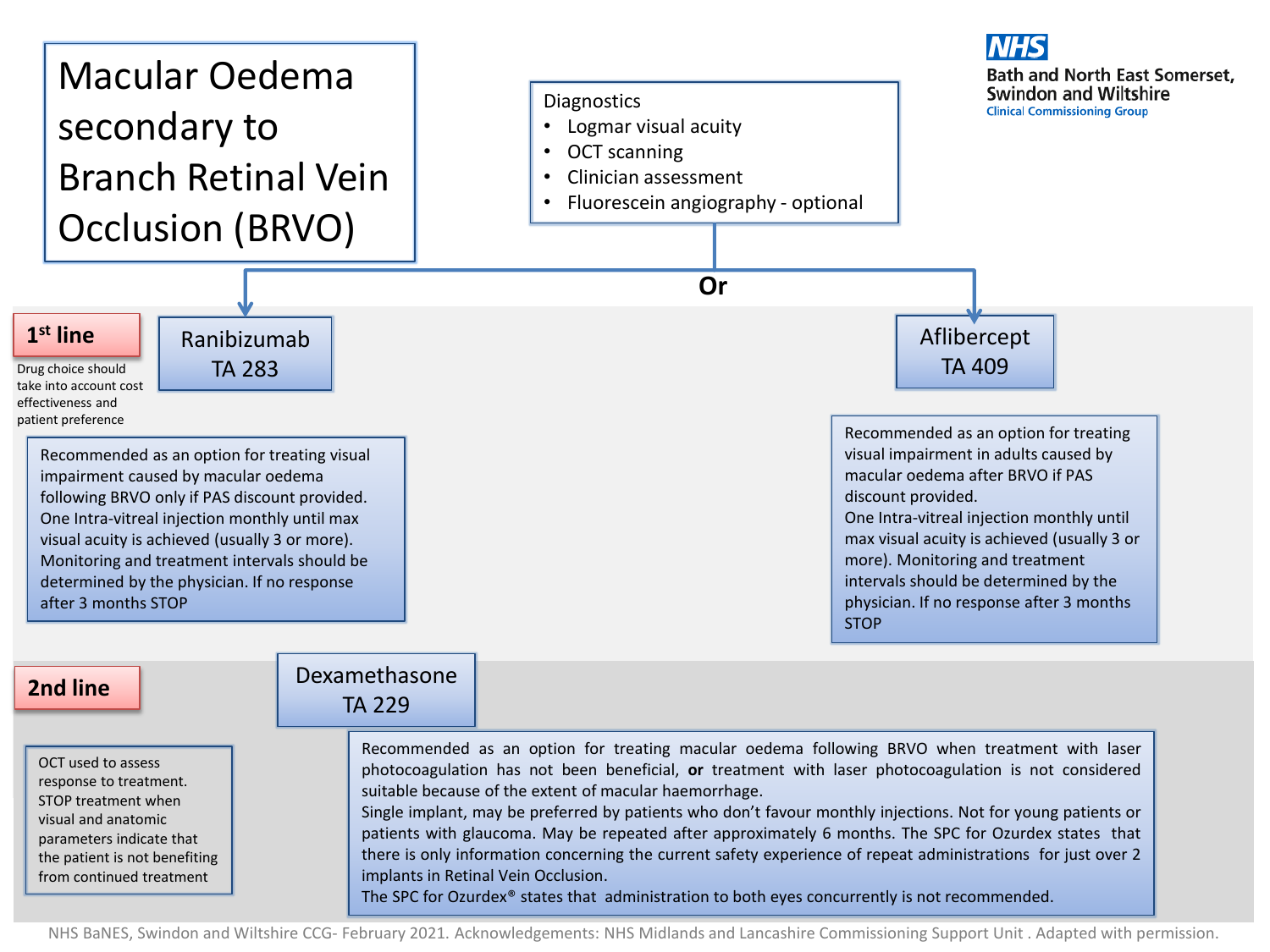## Choroidal neovascularisation (CNV) associated with pathological myopia

## **Diagnostics**

- Logmar visual acuity/Amsler grid
- Slit Lamp Biomicroscopy
- Fluorescein angiography optional
- OCT scanning
- ICG angiograpy optional



## **1st line**

Drug choice should take into account cost effectiveness and patient preference

Ranibizumab TA 298

Recommended as an option for treating visual impairment due to CNV secondary to pathological myopia. One single dose intravitreal injection. Additional doses may be administered if visual and/or anatomic outcomes indicate that the disease persists. The interval between doses should not be shorter than 1 month. Monitoring and treatment should be determined by the physician on an individual patient basis taking account of disease activity. Many patients may only need one or two injections during the first year, while some patients may need more frequent treatment.

**Or**

Recommended as an option for treating visual impairment due to CNV secondary to pathological myopia. One single dose intravitreal injection. Additional doses may be administered if visual and/or anatomic outcomes indicate that the disease persists. The interval between two doses should not be shorter than one month. Monitoring and treatment should be determined by the physician on an individual patient basis taking account of disease activity. Many patients may only need one or two injections during the first year, while some patients may need more frequent treatment.

Aflibercept TA 486

NHS BaNES, Swindon and Wiltshire CCG- February 2021. Acknowledgements: NHS Midlands and Lancashire Commissioning Support Unit . Adapted with permission.